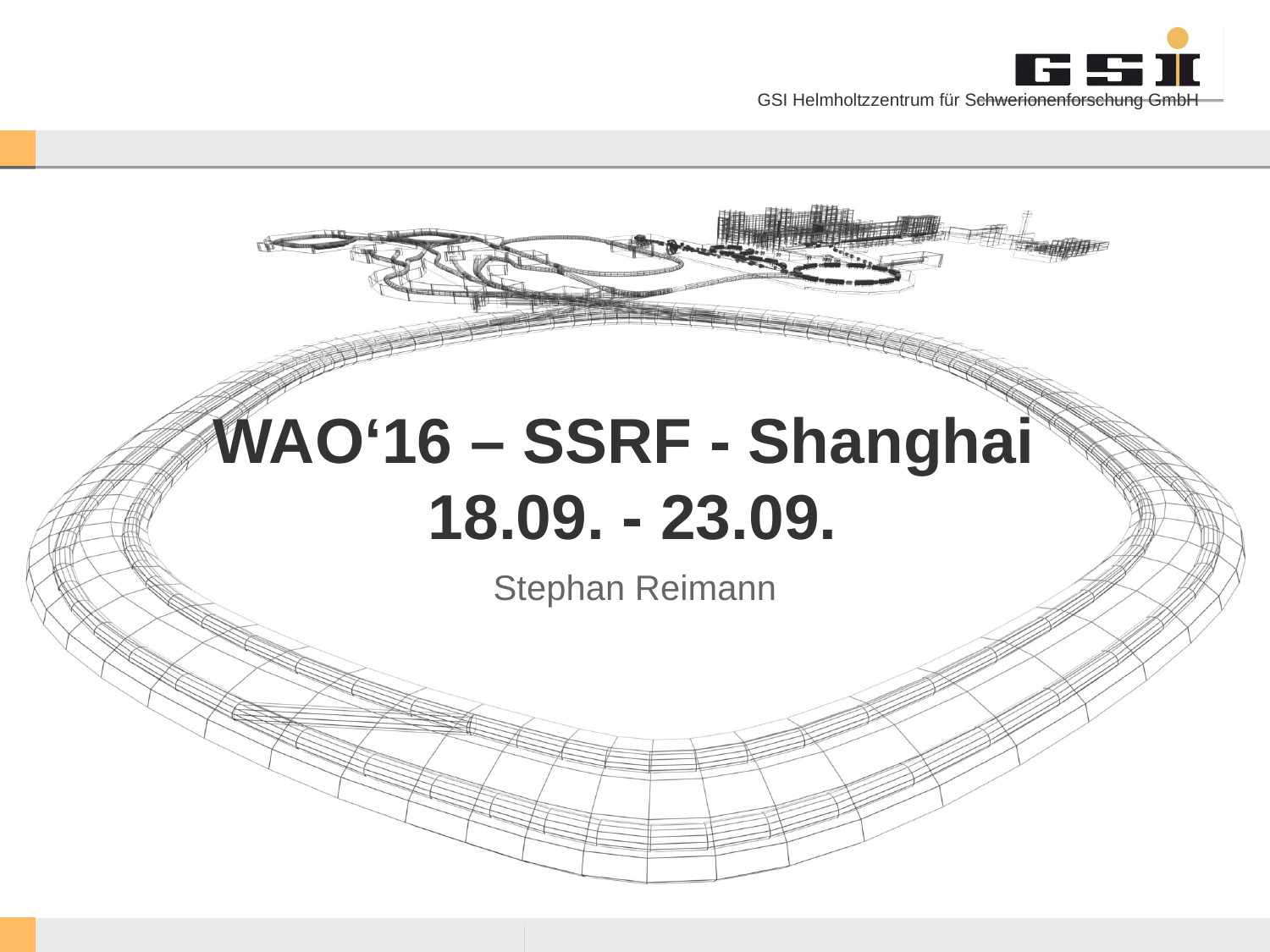

#### **outline**

- **WAO** facts
- **n** interesting talks
- **GSI contribution** and discussion

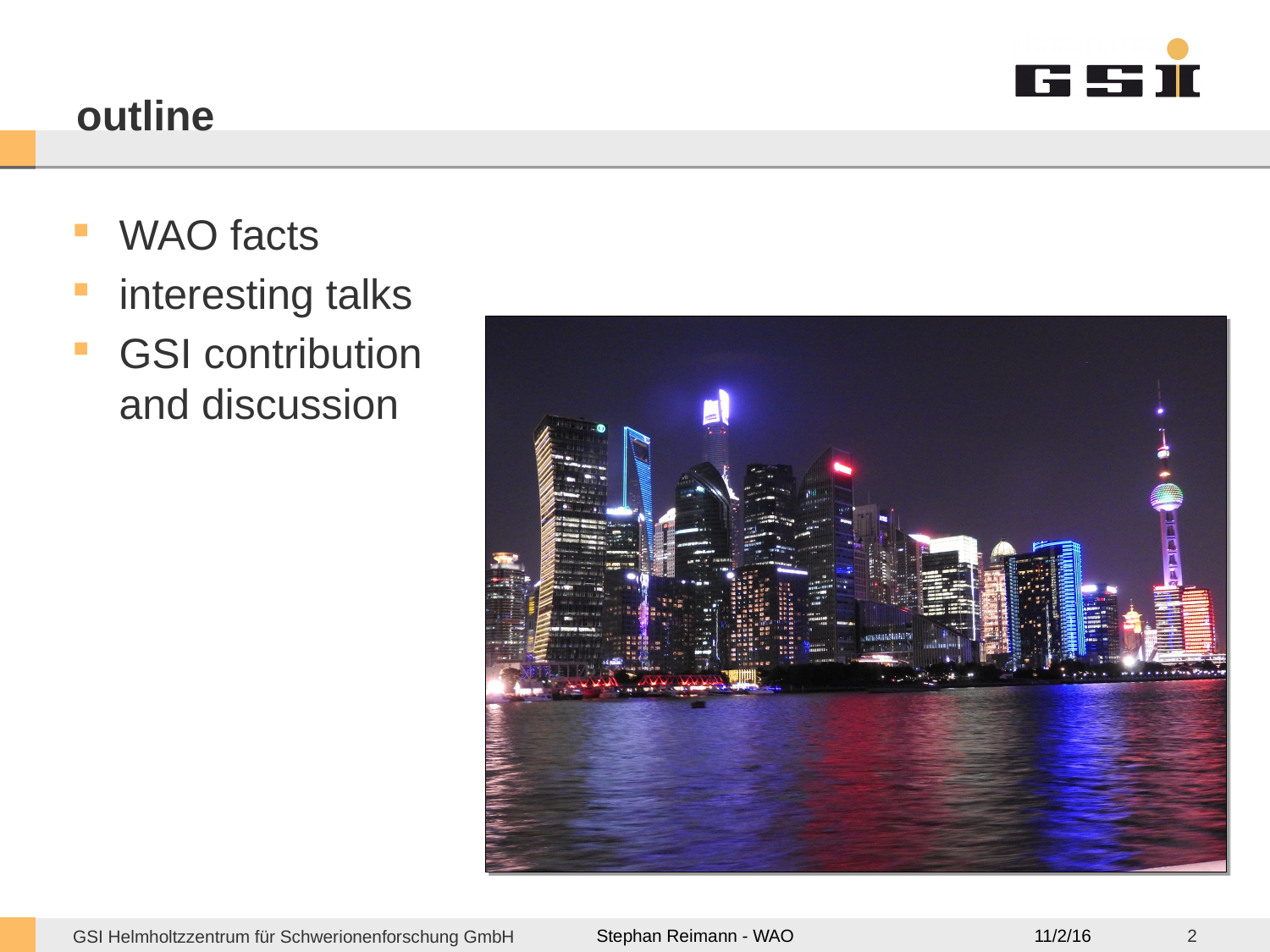

# **WAO facts**

- <sup>1</sup> 10<sup>th</sup> workshop on accelerator operation (SSRF, Shanghai)
- **127 participants from 36 Labs from 17 countries** 
	- **members of operation groups**
	- heads of operation
	- operators
- session topics
	- how we do business
	- performance and statistics
	- machine commissioning & re-commissioning
	- beam commissioning
	- operator issues
	- operator tools and projects
	- **operator and machine physicist interaction**
	- **operation of compact accelerators**
	- dramatic incidents and lessons learned
	- new control room issues and technologies

#### <http://wao2016.csp.escience.cn/dct/page/70013>

GSI Helmholtzzentrum für Schwerionenforschung GmbH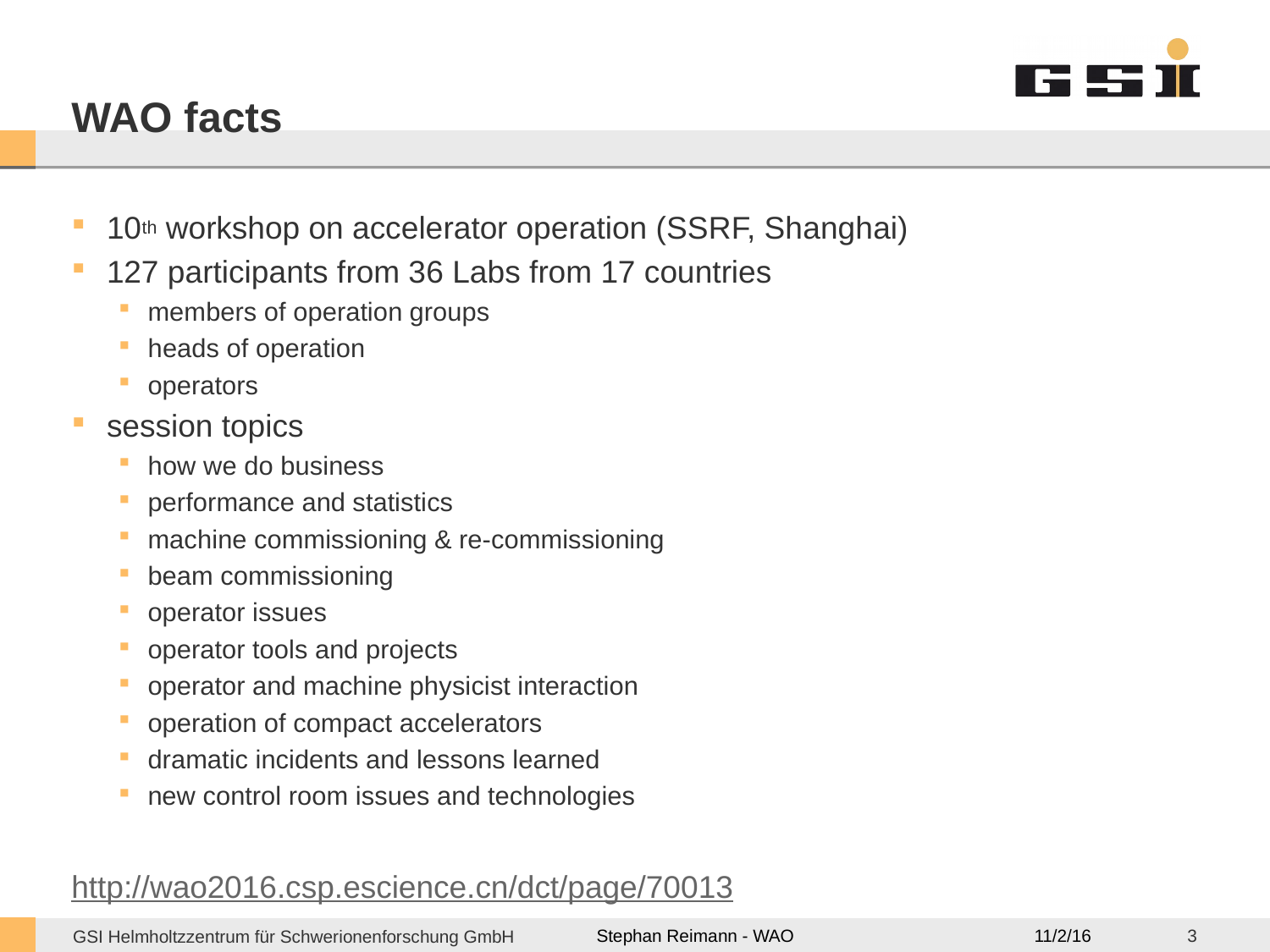

Some interesting topics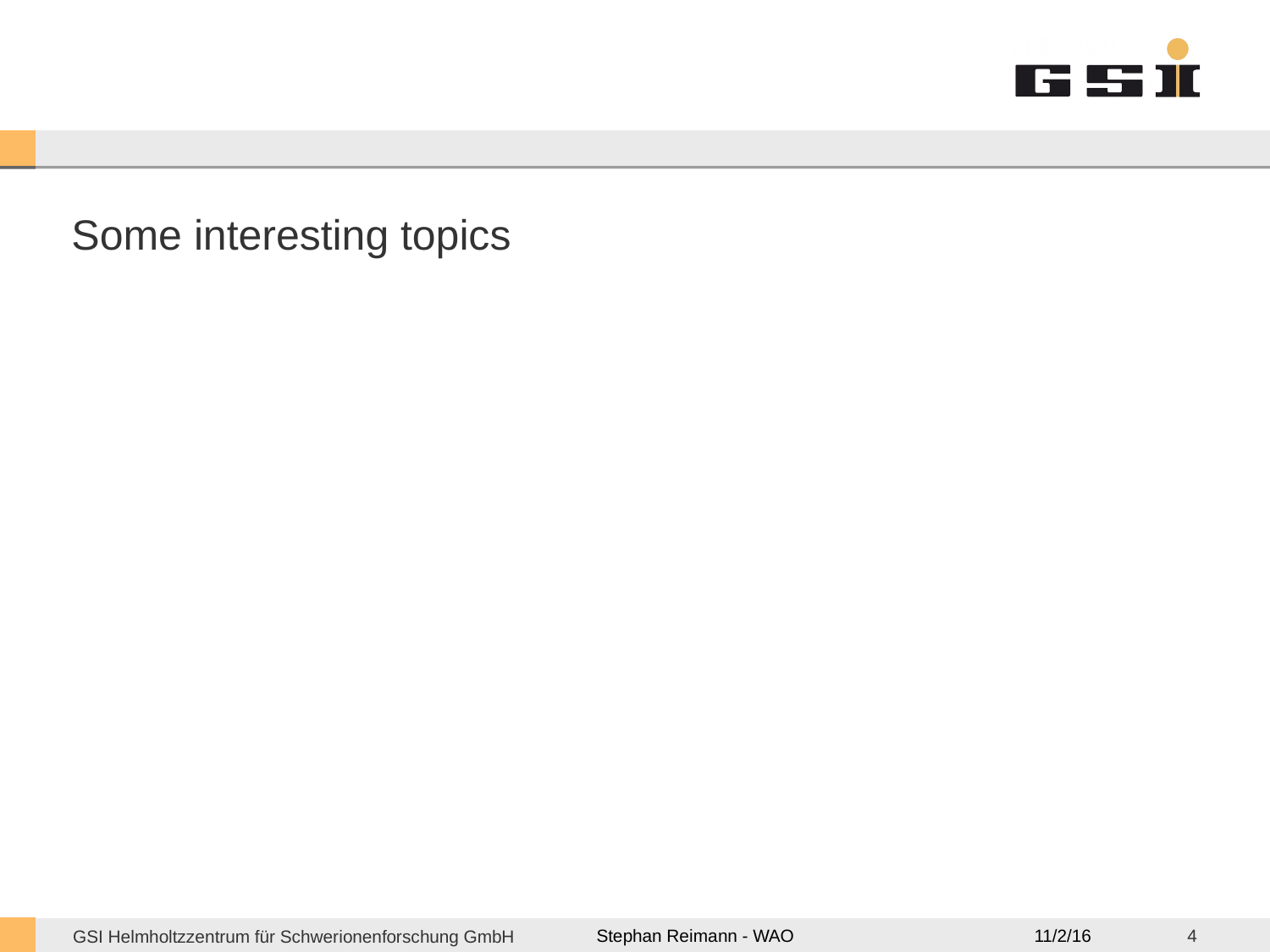**The Accelerator Operations Team of the Marburg Ion-Beam Therapy Centre - Claude Krantz (MIT)** 



- 2 operators 24/7 + 3 experts on call
- **within one year staff size grew from 1 to 17**
- **hiring parallel to beam commissioning**
- first medical treatment started directly when operations group was complete
- Engineers, technicians: Good expert skills, partly previous working experience in their special field. but Mostly no experience in particle accelerators.
- Physicists: All with previous work experience at research accelerators (GSI/FAIR, S-DALINAC, MPI for Nuclear Physics) but no experience in therapy application of ion beams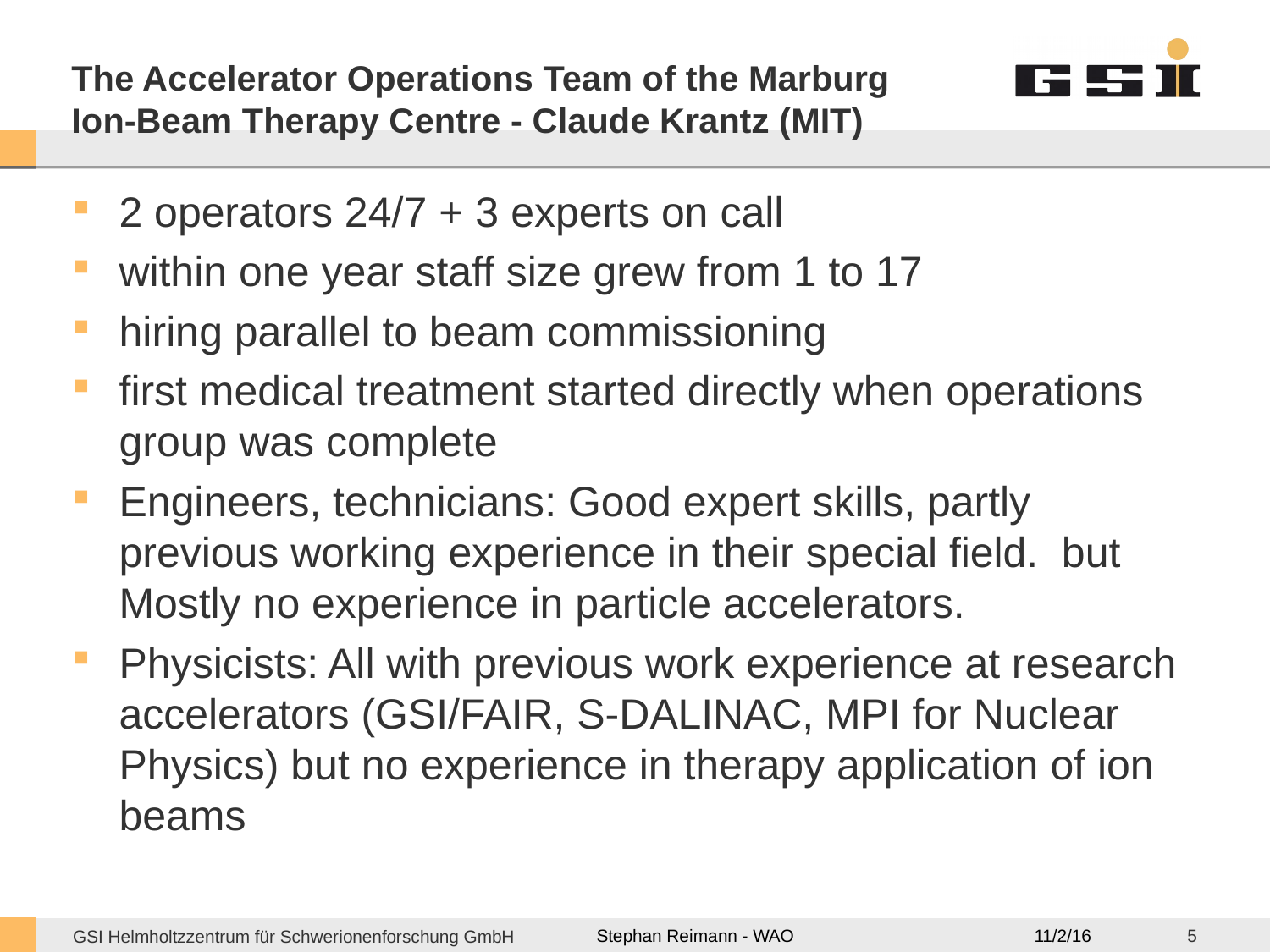**The Performance Improvement Initiative at ISIS neutron source - Julian Brower (STFC)** 



- FLD, First Line Diagnosis, now four years on and becoming the backbone of ISIS's fault analysis toolkit.
- **F** interesting software for failure analysis based on flow diagrams
- database is filled by the concerned technical department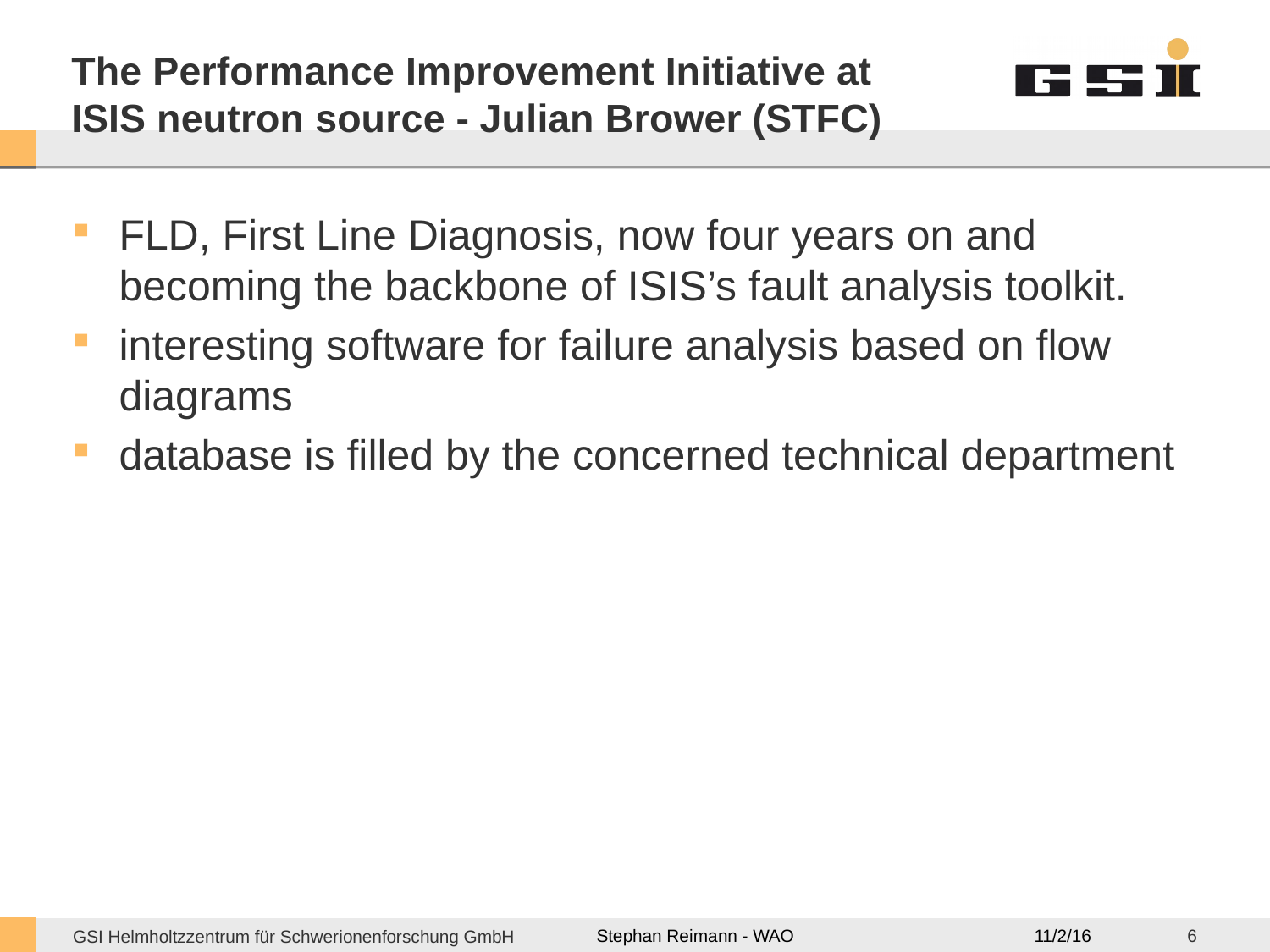

- 1974 cyclotron commissioning + control room
- **1993 medical cyclotron**  $\Box$  2<sup>nd</sup> control room
- $\blacksquare$  1998 ISAC I  $\sqcap$  3rd control room
- 2010 ARIEL project  $\Box$  4<sup>th</sup> control room
- 4 control rooms, 4 operations groups, 28 operators
- building an operations group rom existing operation groups is as challenging as, or more than, starting one from scratch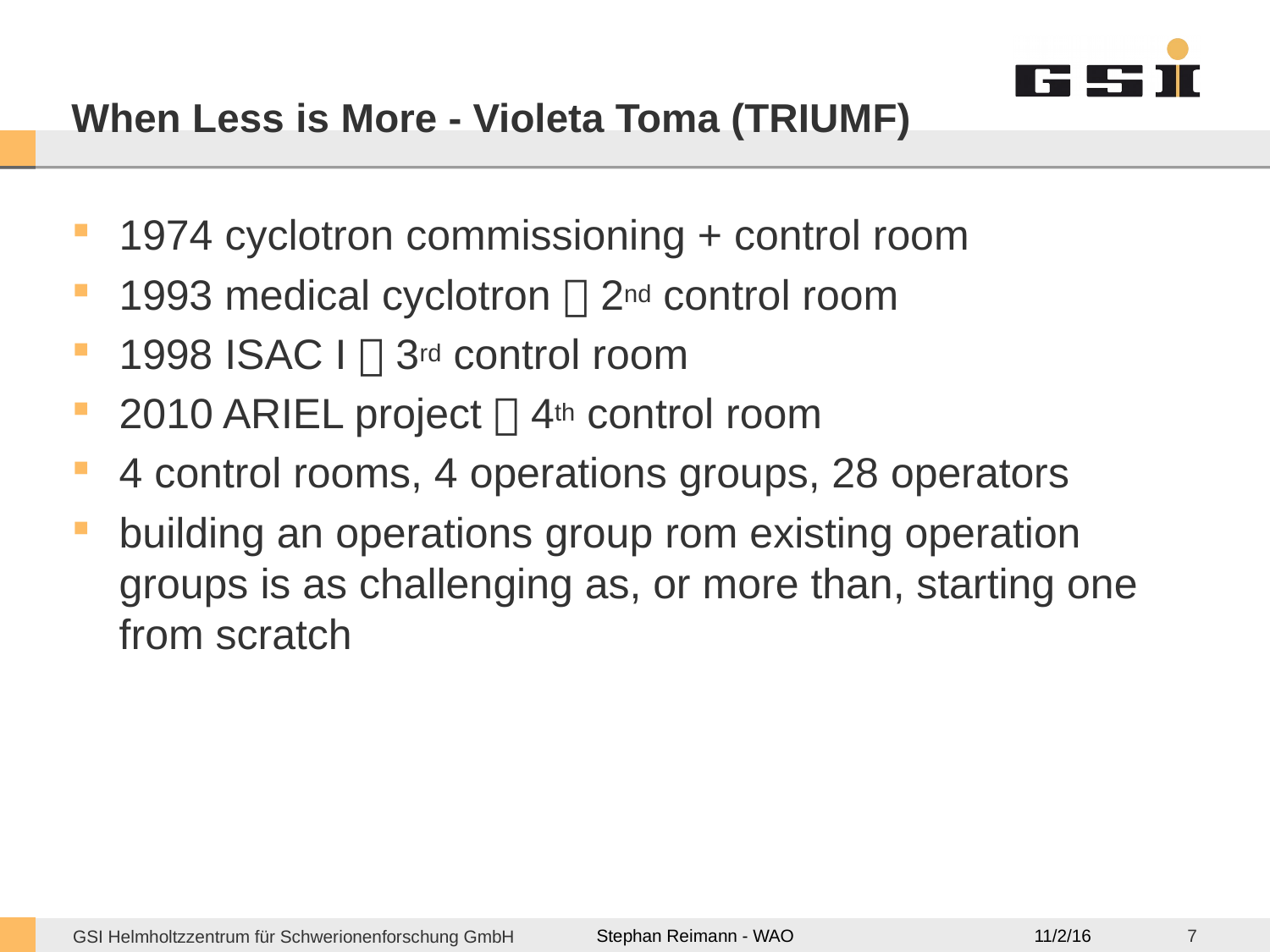

- 1 of 7 operators + 1 of 7 engineers in charge on 24/7 shift + 2 machine experts + equipment experts
- **•** role of operations team
	- Beam commissioning with safe beam
	- Non standard operations and measurements
	- Fine tuning of the parameters along the operational cycle
	- Work closely with experts, learn from them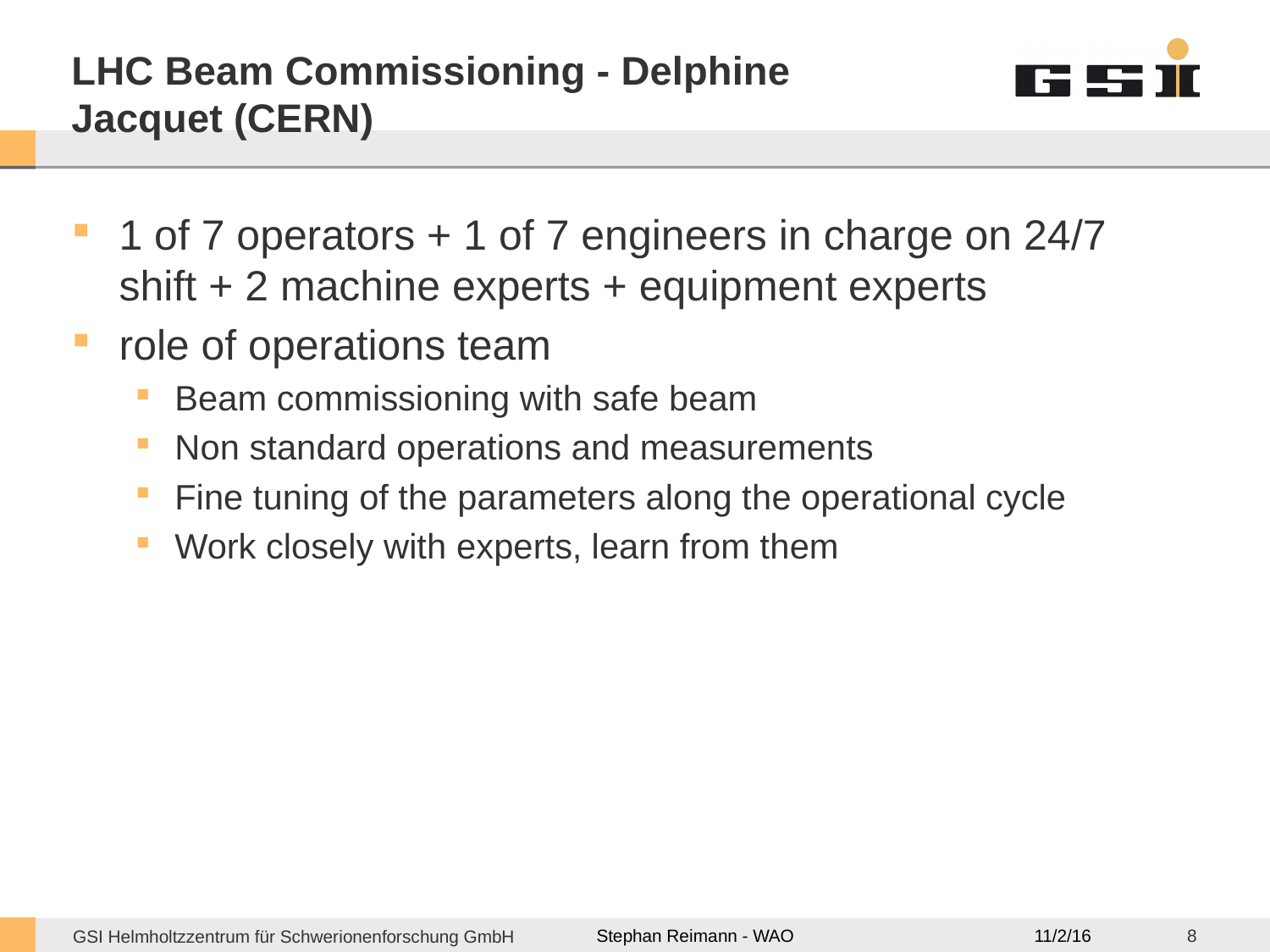

- 6 weeks commissioning (3 weeks without beam, 3 weeks with beam) after a long shutdown at PETRA III
- machine development beam time directly after shutdown
- beam setup is done by operators (3) + commissioning support by physicist during daytime with very long evenings
- **hardware setup is done by system owners (expert systems** with hidden knobs, unknown to the operators)
- beam optics check are done by physicists (expert systems, no usable GUIs, routines with matlab, not documented)
- Some operators are curious enough to cross these borders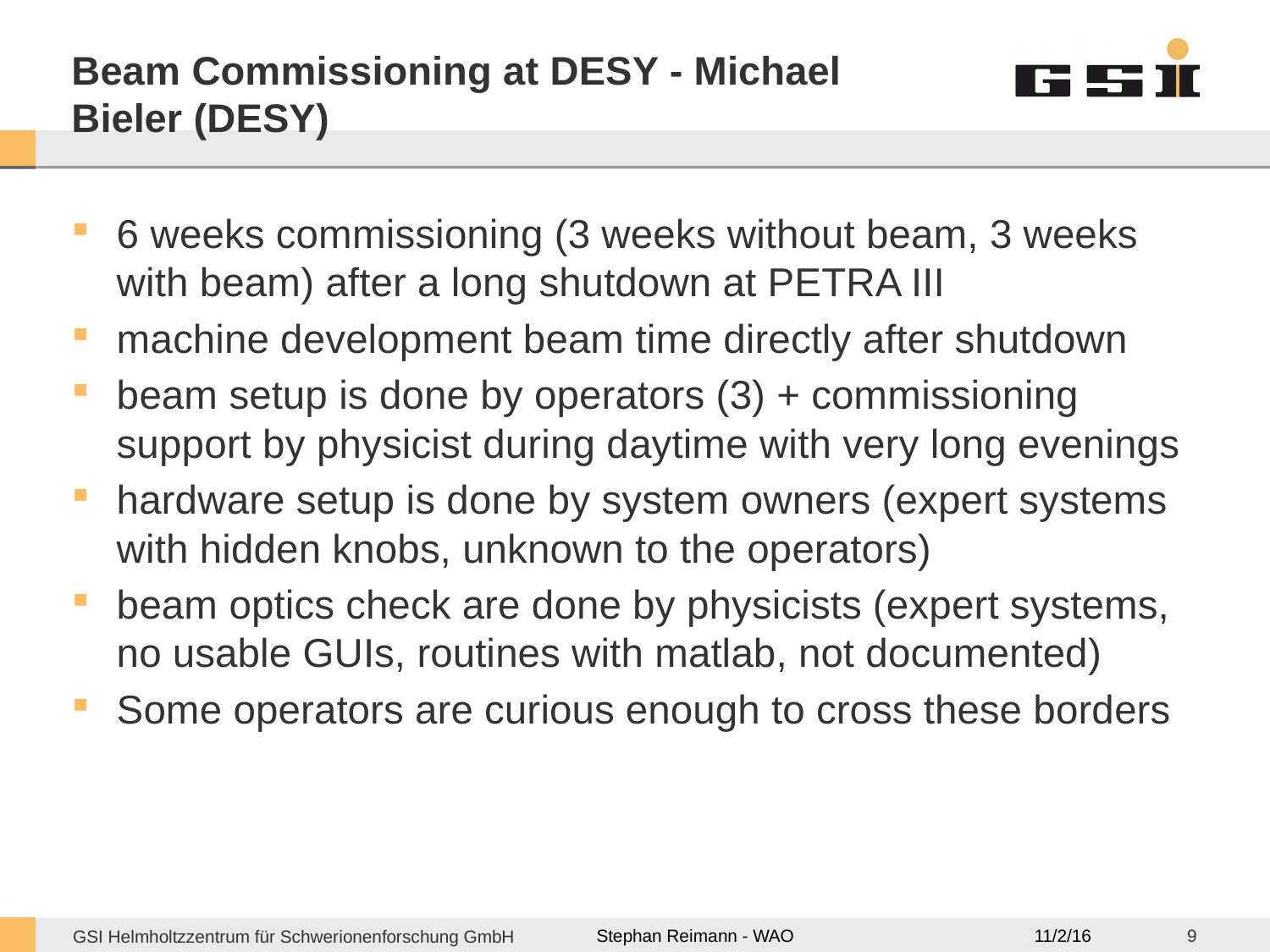

- some thoughts about "future" human device interaction
- at the moment all is about mouse-click interaction, control rooms and applications are optimized for it
- but next generation operators are familiar with other interfaces (touch, tab, gestures or personal assistants like SIRI) "smartphone generation"
- R&D project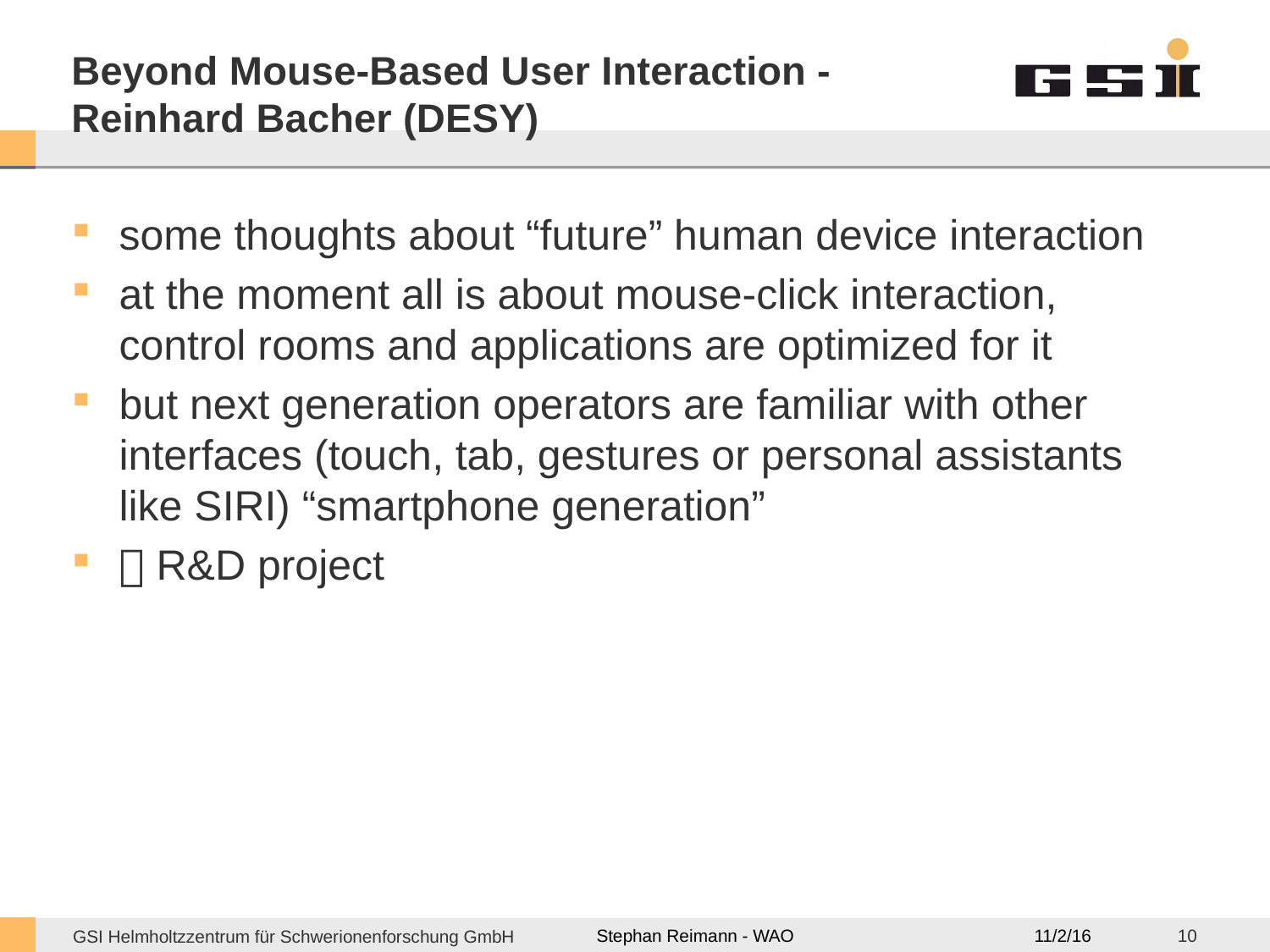

- Energy Saving Potential for Proton Facilities on the Example of HIPA @ PSI (A. Parfenova)
	- ca. 1GWh/a energy saving by setting magnets to standby
- Operator tools from operators @ BNL
	- mobile display for machine data, log book, databases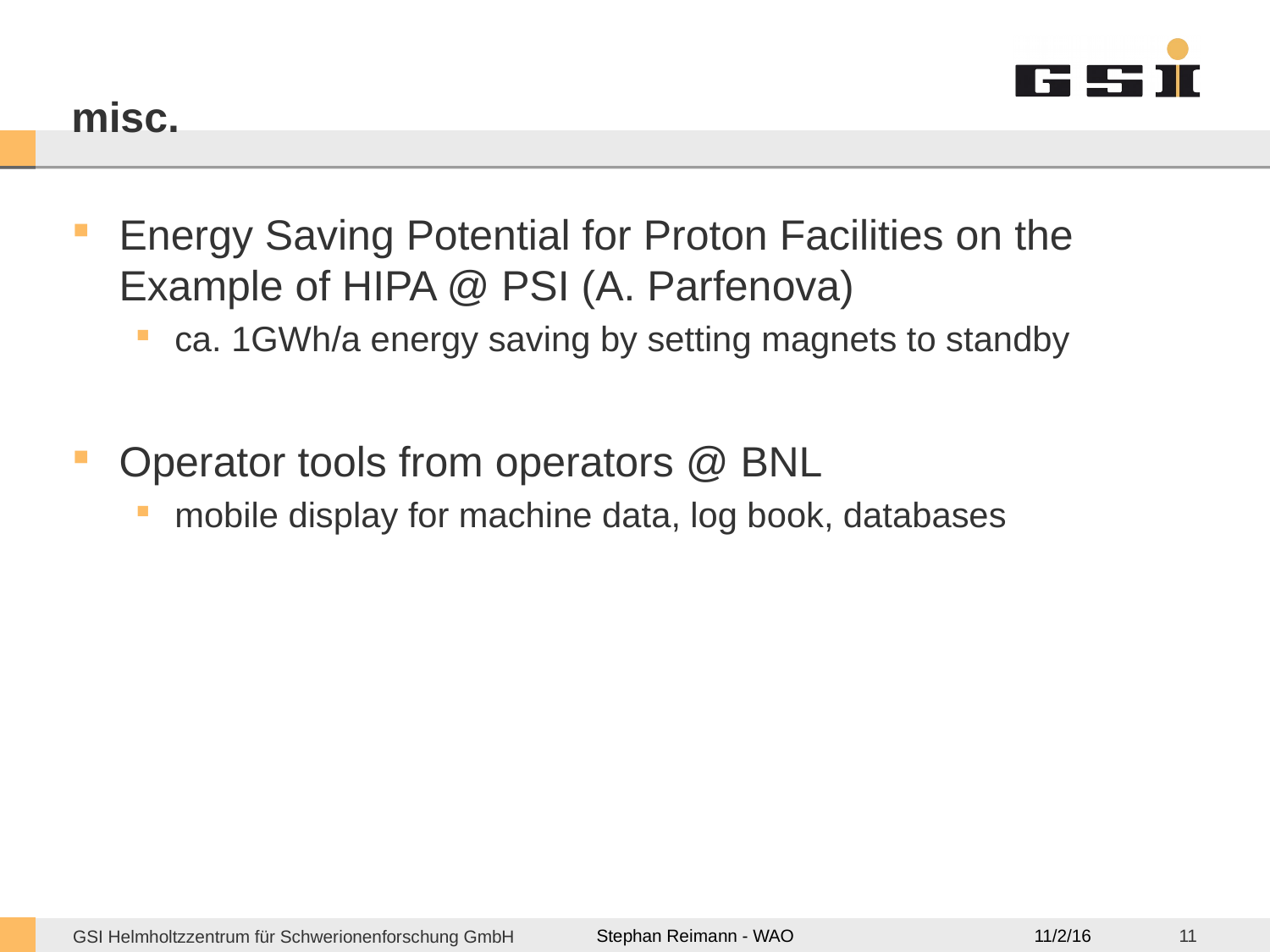

# **GSI contribution**

- 1 Poster
	- Operator training shift experience (M. Vossberg)
- **2 Talks** 
	- 1. Building an operation team for FAIR nearly from scratch (S. Reimann)
	- 2. Report on the status of GSI accelerator data archiving and analysis (M. Sapinski)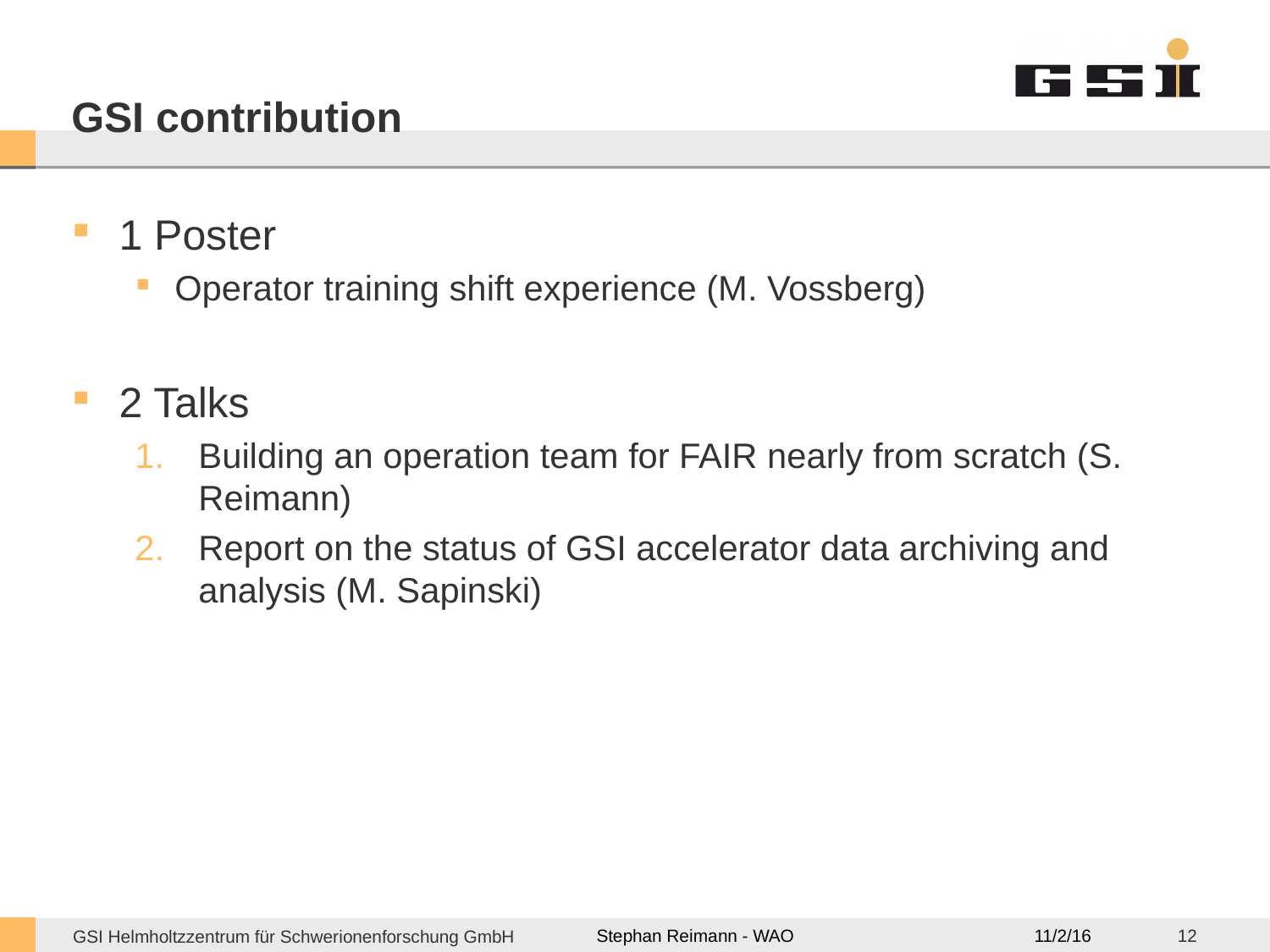

- the response was very high, many questions, discussions
- **no lab provides exclusive training shifts for operators,** but all think it would be a good idea
- <sup>2nd</sup> place in poster voting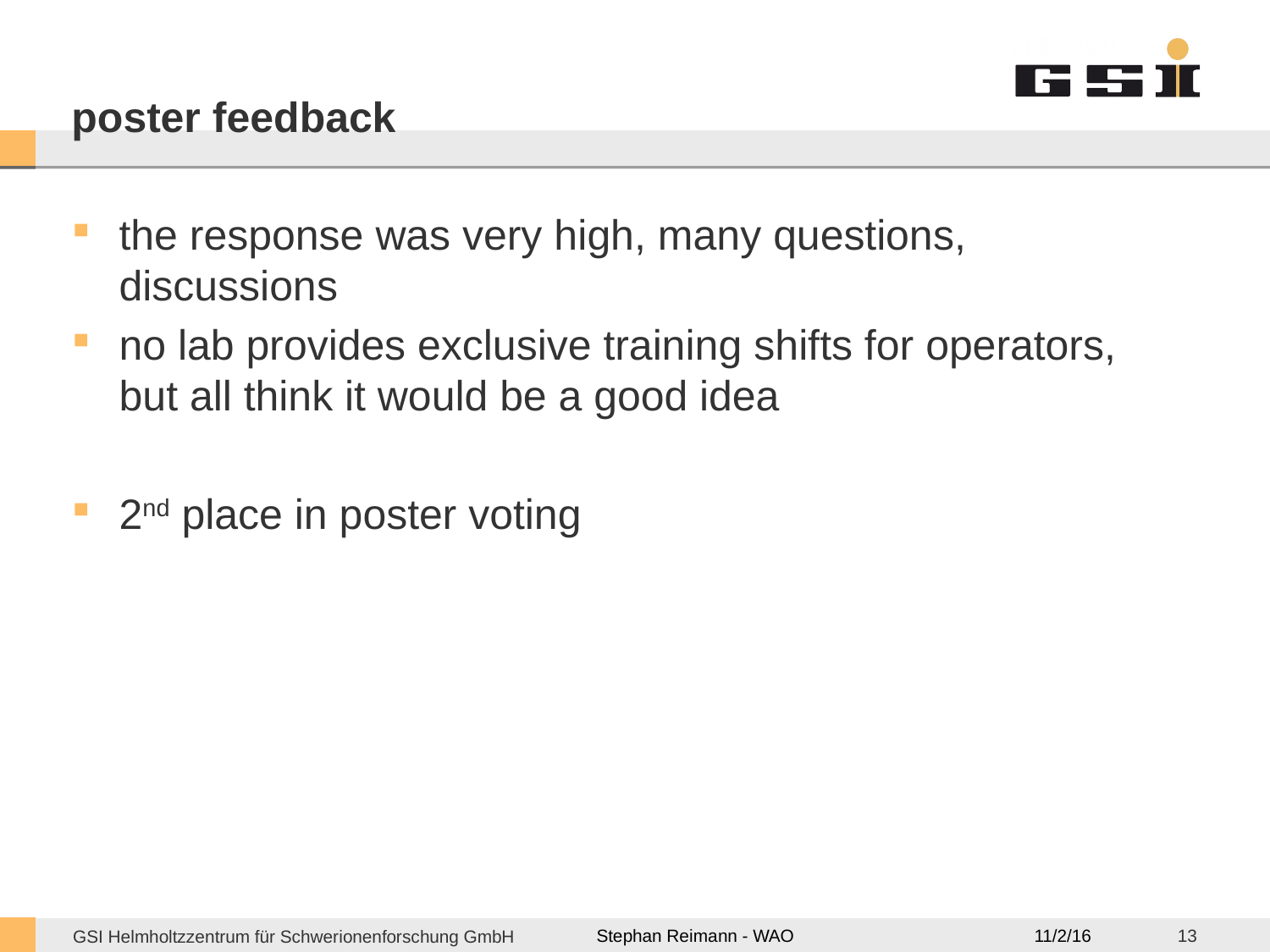

### **conclusions "operations team for fair"**

| <b>Shift working places</b> | <b>Full-time</b><br><b>Operators</b> | <b>Situation</b>        |
|-----------------------------|--------------------------------------|-------------------------|
|                             | 14                                   | UNILAC only operation   |
|                             | 21                                   | UNILAC, SIS18, ESR      |
|                             | 28                                   | SIS100 commissioning*   |
| 5                           | 32                                   | <b>FAIR-operations*</b> |

- **Conditions** 
	- larger control room
	- **new skill profile for operators**
	- stable long term beam time scheduling is needed, the big experiments must be scheduled starting sequential
	- **fully digital control room**
	- high level automation, no misuse of rare manpower
	- **generic operating software/ consistent look and feel**
	- **F** restricted parallel access on machine settings

#### $\Box$  only 5 operators per shift needed, to run the whole facility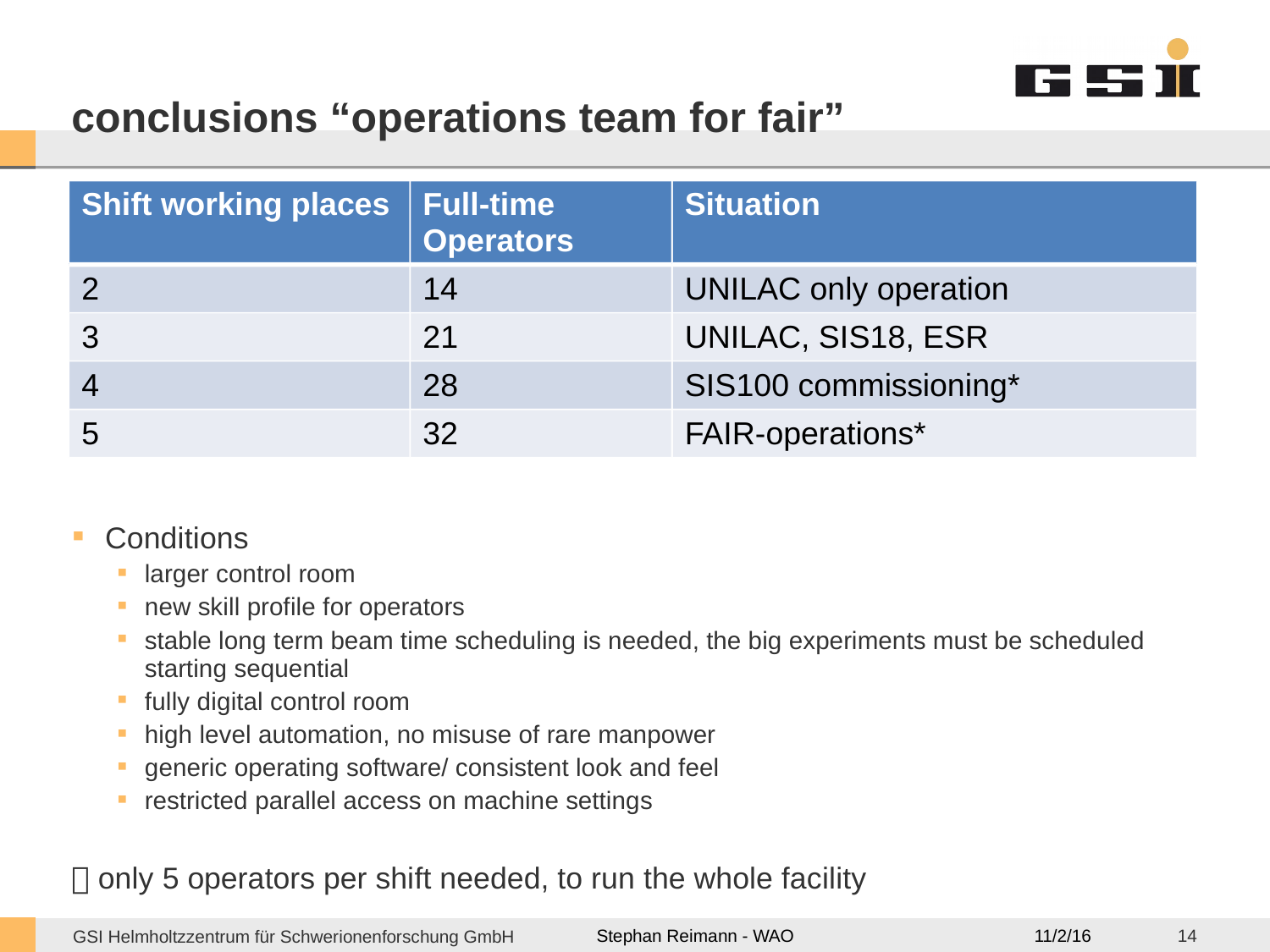

# **feedback**

- **the number of operators was judged to be realistic**
- the conditions are useful and necessary to fulfil
- all modern control rooms are going in the direction of digitalisation and automation
- for so many new operators a good training concept is needed
	- the training shifts were considered to be a great improvement
	- old operators should be trained on new machines, new operators on the old machines  $\Box$  to avoid a split in the group
	- old operators could provide procedures
	- involve operators in commissioning!
- comments to the skill profile
	- software skills are highly recommended (big consensus)
	- **technicians, engineers**
	- connection to a technical department (2nd job)
	- physics background
	- physicists? no